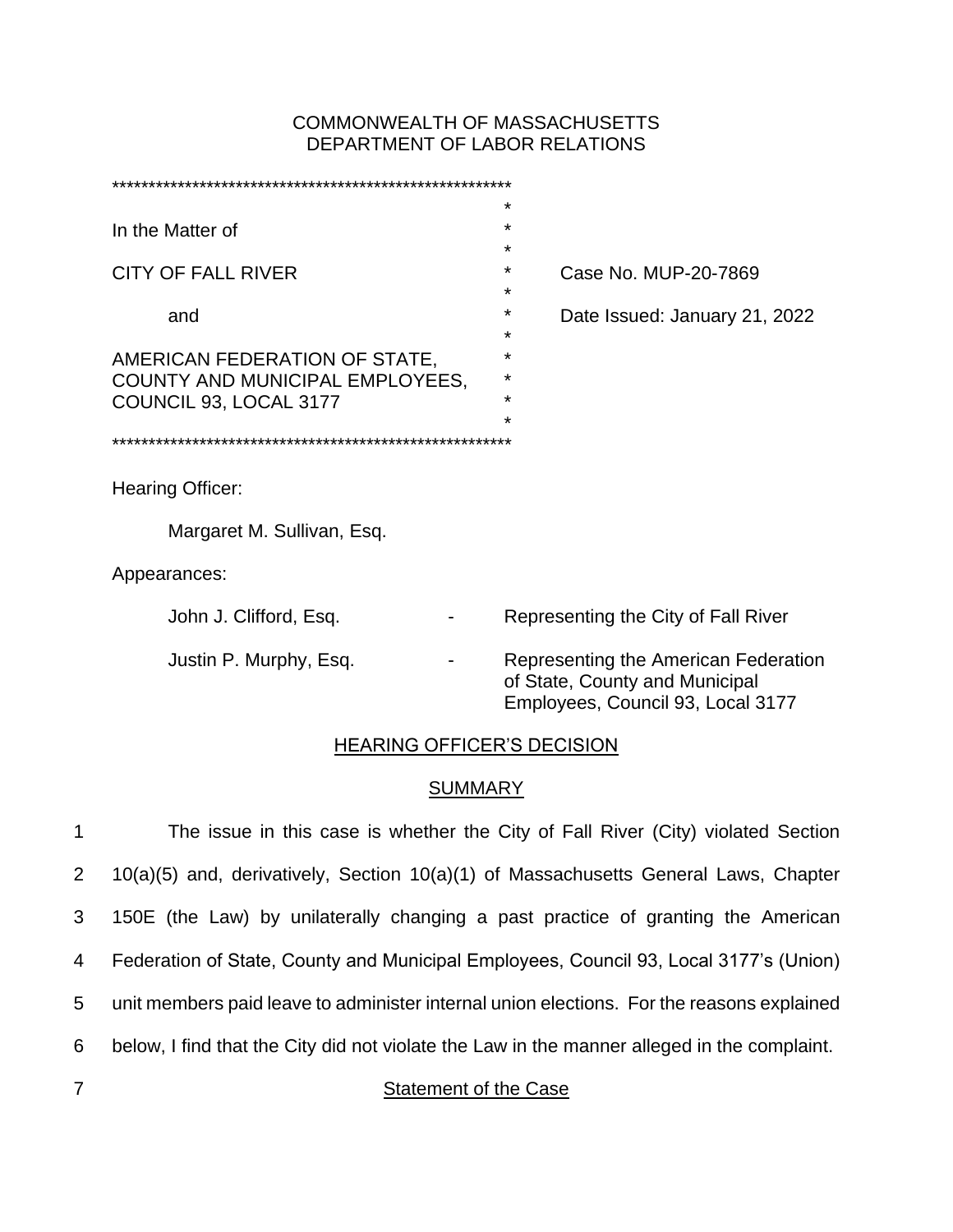| 1                    | On February 19, 2020, the Union filed a charge of prohibited practice with the                                                                                                                                                                              |
|----------------------|-------------------------------------------------------------------------------------------------------------------------------------------------------------------------------------------------------------------------------------------------------------|
| 2                    | Department of Labor Relations (DLR) in Case No. MUP-20-7869, alleging that the City                                                                                                                                                                         |
| 3                    | violated Sections $10(a)(2)$ , $10(a)(5)$ and derivatively Section $10(a)(1)$ of the Law. A DLR                                                                                                                                                             |
| 4                    | investigator investigated the charge on August 12, 2020. On October 9, 2020, the                                                                                                                                                                            |
| 5                    | investigator issued a complaint alleging that the City violated Sections 10(a)(5) and,                                                                                                                                                                      |
| 6                    | derivatively, Section 10(a)(1) of the Law by unilaterally changing a past practice of                                                                                                                                                                       |
| $\overline{7}$       | granting unit members paid leave to conduct union elections. The City filed its answer on                                                                                                                                                                   |
| 8                    | May 27, 2021.                                                                                                                                                                                                                                               |
| $9\,$                | I conducted a hearing on August 3, $20211$ Both parties had an opportunity to be                                                                                                                                                                            |
| 10                   | heard, to call witnesses and to introduce evidence. The parties submitted their post-                                                                                                                                                                       |
| 11                   | hearing briefs on October 29, 2021. Upon review of the entire record, including my                                                                                                                                                                          |
| 12                   | observation of the demeanor of the witnesses, I make the following findings of fact and                                                                                                                                                                     |
| 13                   | render the following opinion.                                                                                                                                                                                                                               |
| 14                   | <b>Stipulated Facts</b>                                                                                                                                                                                                                                     |
| 15<br>16             | 1. The City of Fall River is a public employer within the meaning of Section 1 of the<br>Law.                                                                                                                                                               |
| 17<br>18<br>19       | 2. The Union is an employee organization within the meaning of Section 1 of the Law.                                                                                                                                                                        |
| 20<br>21<br>22<br>23 | 3. The Union is the exclusive collective bargaining representative for employees in<br>multiple departments in the City including, but not limited to, certain clerical,<br>facilities, code enforcement, and water treatment employees.                    |
| 24<br>25             | 4. The Union holds its internal elections annually in or about September of each year.                                                                                                                                                                      |
| 26<br>27<br>28       | 5. On September 18, 2019, Scott Taveira (Taveira), the Union's Staff Representative,<br>asked Madeline Coelho (Coelho), the City's Human Resources Director, by e-mail,<br>to allow election committee members, and members of the bargaining unit referred |

 The investigator dismissed the remaining allegations in the case alleging that the City violated Sections 10(a)(2), (3) and (5) of the Law.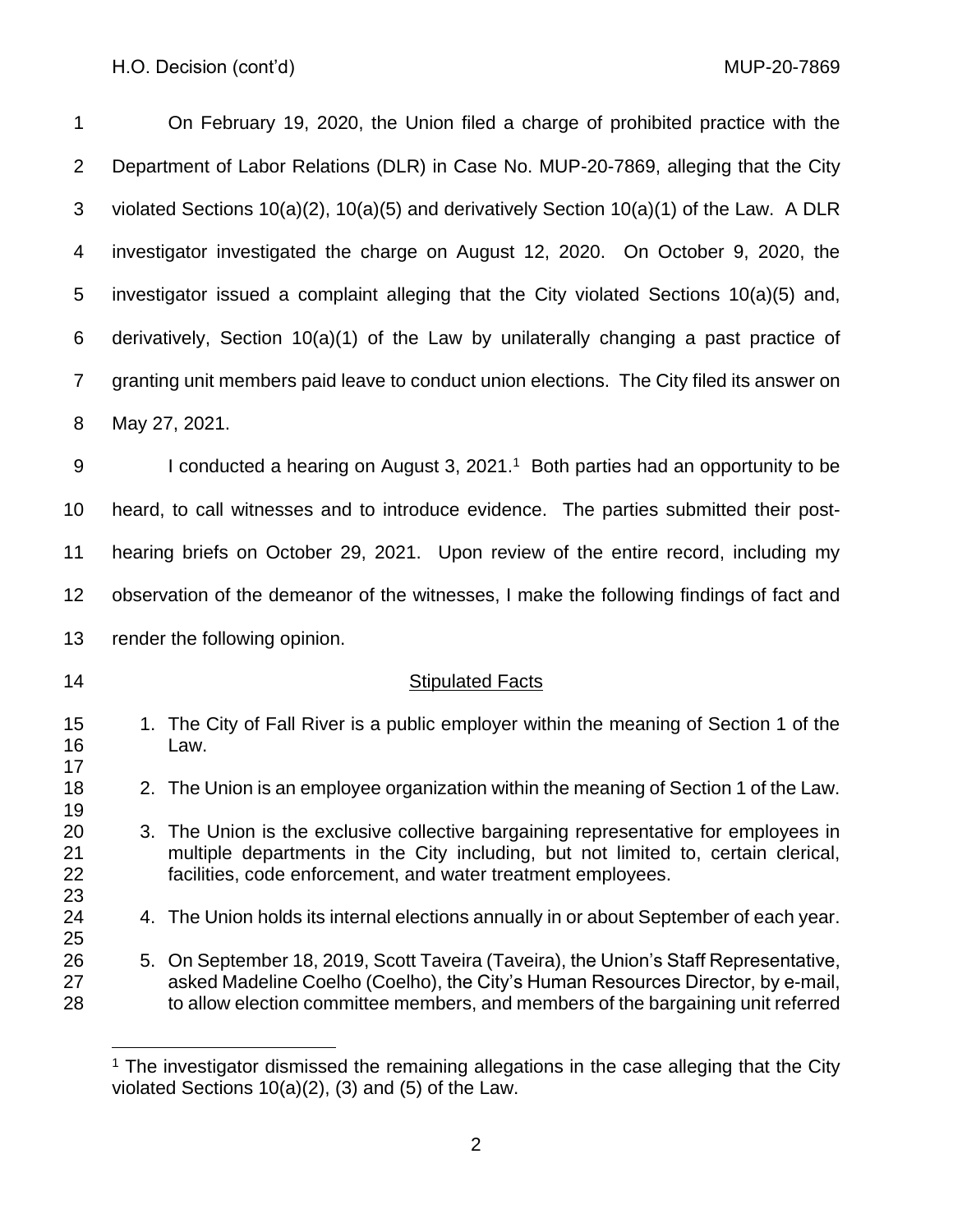| 1<br>$\overline{\mathbf{c}}$<br>3                                    | to in paragraph 3, Lisa Golden and David Medeiros paid release time in order to<br>run the Union's annual election scheduled for September 24, 2019.                                                                                                                                                                                                                                                                                                                                                                                                                                                                                                                                                                        |
|----------------------------------------------------------------------|-----------------------------------------------------------------------------------------------------------------------------------------------------------------------------------------------------------------------------------------------------------------------------------------------------------------------------------------------------------------------------------------------------------------------------------------------------------------------------------------------------------------------------------------------------------------------------------------------------------------------------------------------------------------------------------------------------------------------------|
| 4<br>5<br>6<br>$\overline{7}$                                        | 6. On September 18, 2019, Coelho informed Taveira by email that the City would<br>require the Union's election committee members to use vacation or personal time<br>to administer the Union's annual elections.                                                                                                                                                                                                                                                                                                                                                                                                                                                                                                            |
| 8                                                                    | 7. Vacation, personal, and union release time are mandatory subjects of bargaining.                                                                                                                                                                                                                                                                                                                                                                                                                                                                                                                                                                                                                                         |
| $9\,$                                                                | Findings of Fact <sup>2</sup>                                                                                                                                                                                                                                                                                                                                                                                                                                                                                                                                                                                                                                                                                               |
| 10                                                                   | The Union is the exclusive bargaining representative for a unit of approximately                                                                                                                                                                                                                                                                                                                                                                                                                                                                                                                                                                                                                                            |
| 11                                                                   | 288 City employees, including certain employees who work in code enforcement, the                                                                                                                                                                                                                                                                                                                                                                                                                                                                                                                                                                                                                                           |
| 12                                                                   | traffic unit, the water department, water filtration, and the library, certain civilian                                                                                                                                                                                                                                                                                                                                                                                                                                                                                                                                                                                                                                     |
| 13                                                                   | employees in the police and fire departments, and certain clerical employees who work                                                                                                                                                                                                                                                                                                                                                                                                                                                                                                                                                                                                                                       |
| 14                                                                   | in various municipal departments. The Union and the City are parties to a collective                                                                                                                                                                                                                                                                                                                                                                                                                                                                                                                                                                                                                                        |
| 15                                                                   | bargaining agreement that, by its terms, was in effect from July 1, 2018 through June 30,                                                                                                                                                                                                                                                                                                                                                                                                                                                                                                                                                                                                                                   |
| 16                                                                   | 2021 (2018-2021 CBA). <sup>3</sup> Article X of the 2018-2021 CBA states:                                                                                                                                                                                                                                                                                                                                                                                                                                                                                                                                                                                                                                                   |
| 17<br>18<br>19                                                       | A written list of Union Stewards and other representatives shall be furnished<br>to the employer immediately after their designation and the Union shall<br>immediately notify the Employer of any changes.                                                                                                                                                                                                                                                                                                                                                                                                                                                                                                                 |
| 20<br>21<br>22<br>23<br>24<br>25<br>26<br>27<br>28<br>29<br>30<br>31 | The Union shall designate one (1) Steward or representative from among<br>themselves who shall be granted reasonable time off during working hours<br>to investigate and settle grievances. The Steward shall handle grievances<br>at Step 1. The representative or designee shall handle grievances at Step<br>2. Such time off shall be without loss of pay. The time off shall be<br>determined and established by agreement between the Union and [a]<br>representative of the City, with input provided by the affected department<br>head and shall continue for the term of this Agreement.<br>Union officials shall be allowed to attend labor union conventions and<br>conferences without loss of pay as follows: |
| 32                                                                   | International Conference Up to 3 delegates                                                                                                                                                                                                                                                                                                                                                                                                                                                                                                                                                                                                                                                                                  |

The DLR's jurisdiction in this matter is uncontested.

<sup>&</sup>lt;sup>3</sup> The parties agreed that the 2018-2021 CBA was still in effect as of the date of the hearing.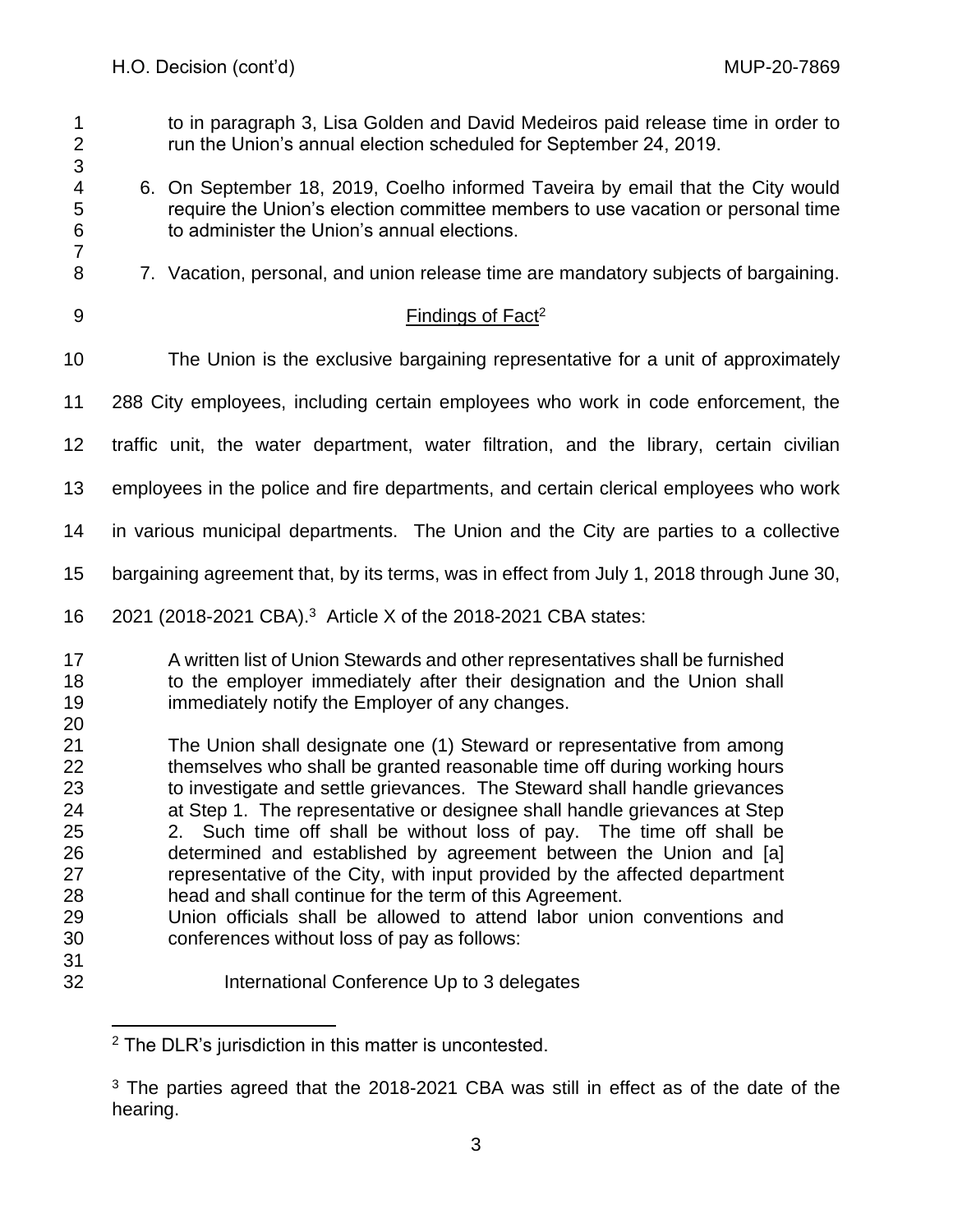- Council 93 Convention Up to 3 delegates Murray-Gompers Up to 2 delegates AFL-CIO Conference Up to 2 delegates Pres/Treasurer Conference Up to 2 delegates
- 

 Requests to attend said conferences shall be given to the *City Administrator* [Emphasis in original] and shall be accompanie[d] by the agenda and conference notice, including dates and locations.

 The members of the bargaining committee shall consist of the entire Executive Board and a minimum of one (1) representative per department (i.e., minimum of one representative for Parks/Cemeteries, Water, and one representative for Police dispatchers, one representative for clerical, and Library). Each bargaining team shall be granted leave of absence without loss of pay or benefits for all meetings between the City and the Union for the purposes of negotiating the terms of the Collective Bargaining Agreement or supplements thereto.

- UNION PRESIDENT
- The Union President will be granted *eight (8) hours in a work* week without loss of pay to conduct union business. Said hours shall be documented.

The parties agreed upon the above-referenced language granting the union president

- eight hours of weekly paid leave to conduct union business as part of negotiations for the
- 2018-2021 CBA. Prior contracts between the City and the Union, which covered the ten-

year period from July 1, 2008 through June 30, 2018 (2008-2018), contained language

- granting the union president one day per week off without loss of pay to conduct union
- business. Neither the 2018-2021 CBA nor the prior contracts covering the 2008-2018

period contained language expressly addressing the issue of whether unit members

- would be granted paid leave to conduct internal union elections. Also, neither party made
- proposals during negotiations for the 2018-2021 CBA specifically addressing the issue.
- Description of Union Elections

 Each September, the Union conducts elections for its union leadership using the International Union's Constitution as its guide. The Union's leadership team consists of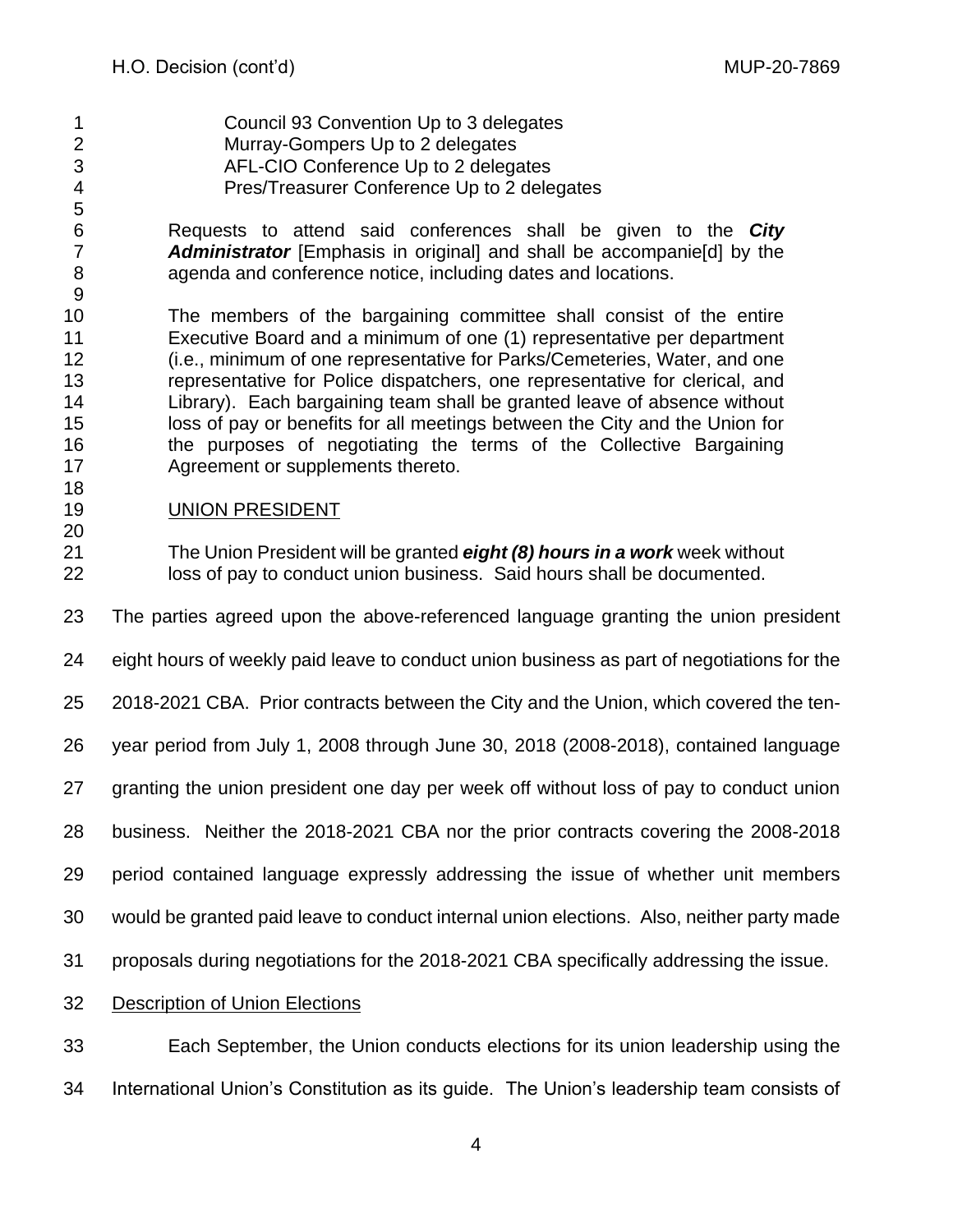the positions of president, vice-president, secretary, and treasurer, all of whom are members of its executive board, as well as three other executive board positions. The positions are for one-year terms. The Union also solicits two or three union members to participate on its election committee each year. Election committee members cannot be candidates for the Union leadership positions that year. The election committee members determine the date that the Union will accept nominations for candidates for the positions and the date that the Union will hold the election. The Union mails out notices to all unit members fifteen days prior to the Union meeting at which nominations will be accepted informing them of the date of that Union meeting as well as the election date. If only one candidate is nominated for a particular position, that position will not be on the election ballot. If candidates for all positions are unopposed, then no election will be held that year.

13 Prior to twenty years ago, the City held its elections on the first floor of Government Center, the site of the City's government offices. Approximately twenty years ago, after certain unit members working at other locations raised equity concerns about only holding elections at Government Center, the Union began to hold elections there for the first half of the day and in a conference room on the first floor of the police station for the second 18 half of the day.<sup>4</sup> About five to eight years ago, unit members voted to move the elections off municipal property to a conference room at a private venue called the Liberal Club.

 Elections take place from 9:00 a.m. to 5:30 p.m. If the election committee has three members, one committee member checks voters' identifications against the voter eligibility list that the City provides and checks off their names on the list, another

The Union president would seek the City's permission in advance to use those sites.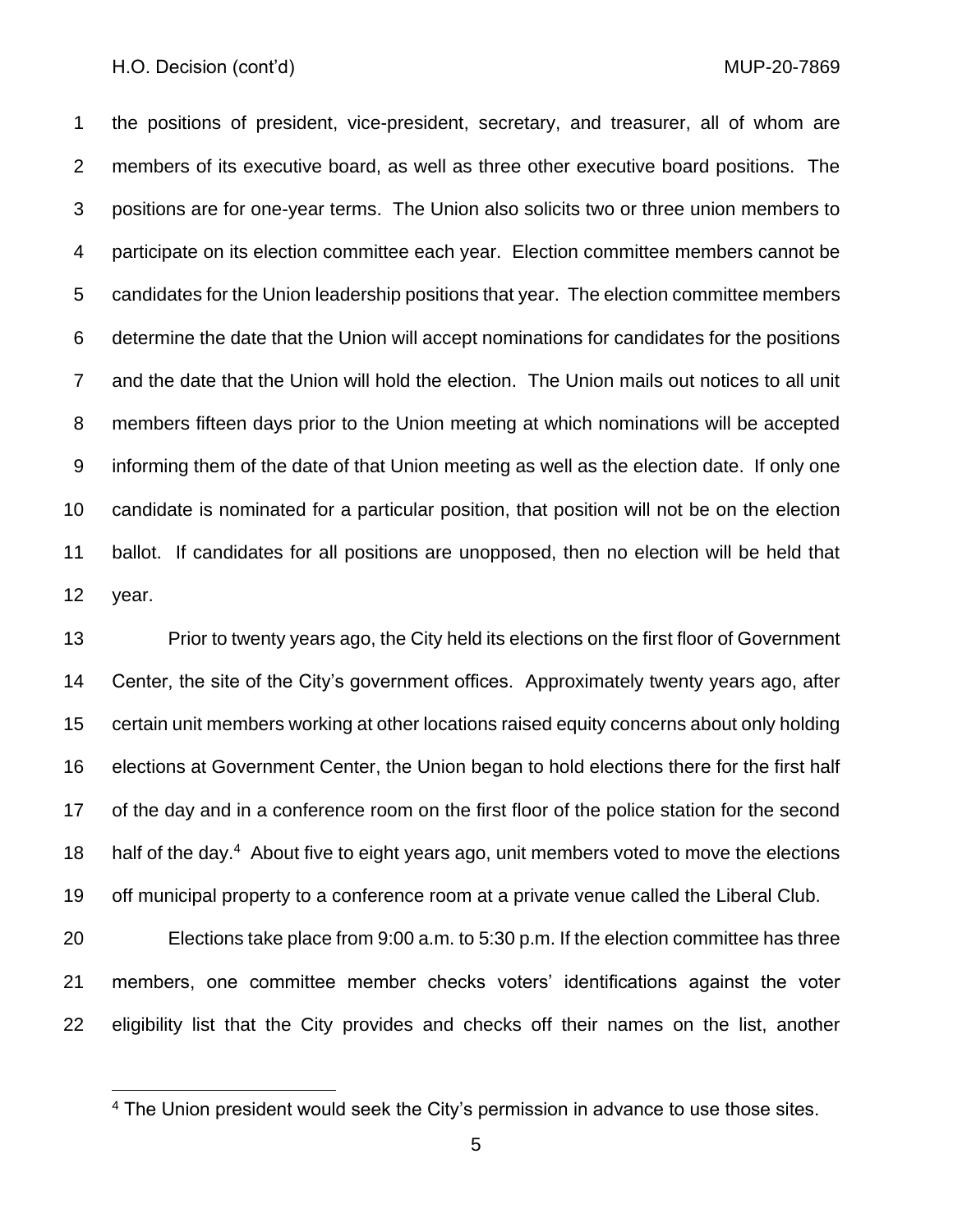committee member gives the voters their ballots, and the third committee member stands by the locked ballot box to ensure that voters insert their ballots properly and turn the handle on the box to update the numerical count on the front. When voting ends, the election committee members unlock the ballot box, and compare and verify that the number of ballots inside the box is consistent with the numerical count on the outside as well as the number of voters who received ballots. The election committee members then count the ballots and record the tally. They draft a memo announcing the outcome of the election, which is posted at various locations where unit members work.

Overview of Paid Leave for Unit Members to Conduct Internal Union Elections

### Rachel Rapoza (Rapoza)

11 Rapoza has worked for the City since 1988.<sup>5</sup> She first became Union president in 2000 and subsequently has held the position two or three times. Rapoza could not recall the exact years when she had been Union president other than 2000 but believed she had been president in 2005. Rapoza was not president in 2018 or 2019 when certain events referenced in this case took place, but she resumed the presidency in 2020. Rapoza asserted that the City always paid unit members when they conducted internal union elections and that the City did not require them to use their own accumulated 18 personal or vacation leave to cover their absences from work<sup>6</sup> while they conducted the elections. However, she did not identify any unit members that had received paid leave to conduct internal union elections or the years in which they received that paid leave.

<sup>&</sup>lt;sup>5</sup> Rapoza was a police dispatcher for approximately twenty-five years and has been a parking enforcement officer for six years.

 The record does not indicate whether election committee members noted on their timesheets that they had left their work areas to conduct elections.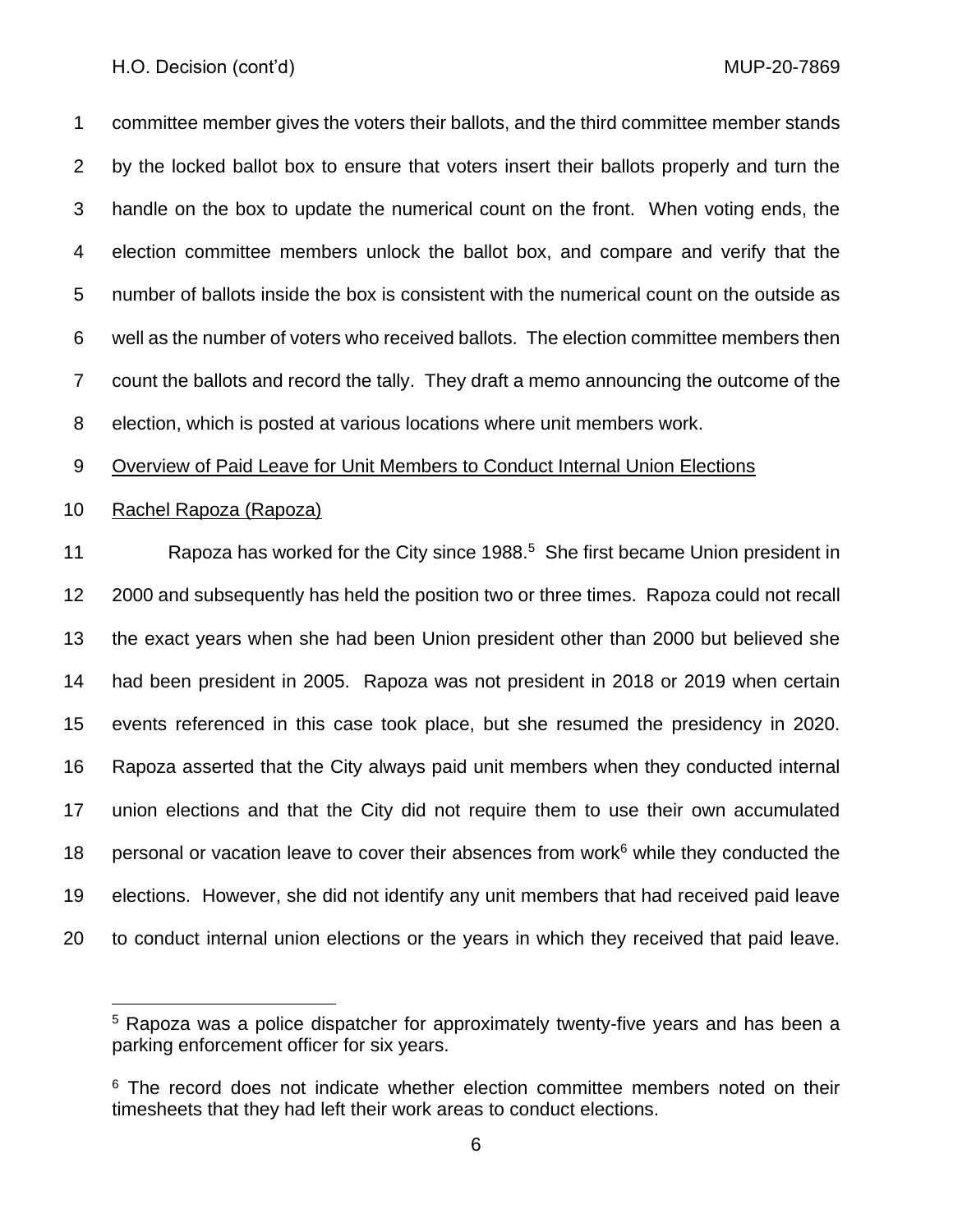Rapoza noted that as Union president she would send a written communication to the City's Human Resources Director (HR Directors) requesting that the election committee members' department heads release them from duty to conduct the internal elections on a specific date. She sometimes also would give the department heads copies of the letters. She did not identify the HR directors to whom she addressed her communications or the department heads to whom she gave copies. She noted that she tried not to have two election committee members come from the same municipal department to avoid interfering with that department's operations.

#### Scott Taveira (Taveira)

 Taveira has worked for the Union as a paid staff representative since 2005 and has provided services to the bargaining unit for the periods from 2005 to 2009, 2011 to about 2016, and then 2017 to the present. As a staff representative, Taveira described his role in internal union elections as responding to any questions from unit members or questions from the election committee. He noted at hearing that the City previously allowed unit members' requests for paid leave to conduct union elections. When asked to elaborate upon the basis of his knowledge, he indicated that he had spoken with Kim DeSoto (DeSoto), a long-time election committee member, approximately one month after the Union filed its prohibited practice charge. DeSoto did not testify at the hearing. When asked about the process for election committee members to seek paid leave to administer internal union elections, Taveira indicated that the only process that he was aware of was that the election committee members would talk directly to their department heads or supervisors. Taveira also noted that before 2019, he was unaware that any election committee members had been denied Union paid leave to conduct an election.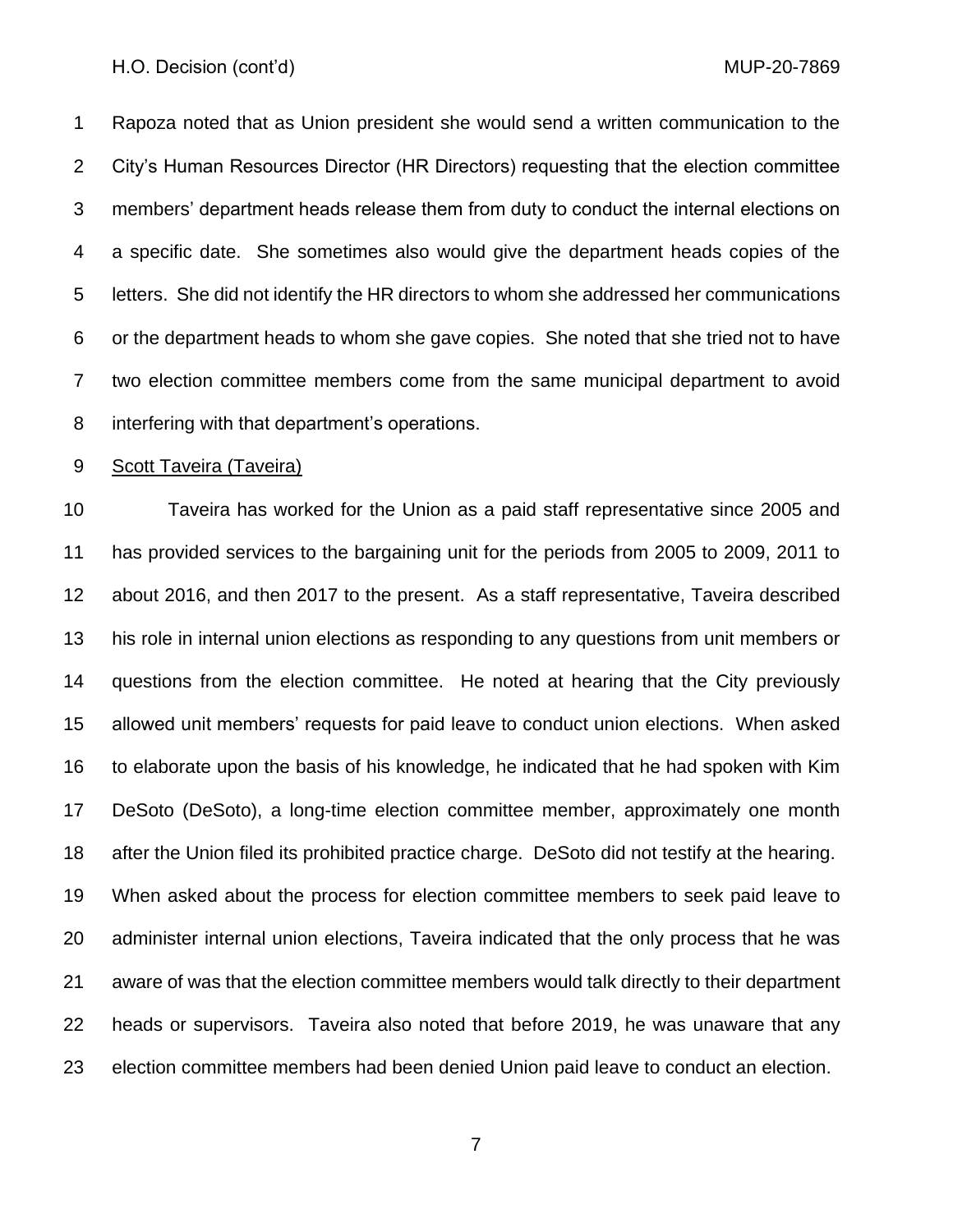### Madeline Coelho (Coelho)

2 Coelho has been the City's HR Director since 2008.<sup>7</sup> Coelho indicated that prior to 2018, she was unaware that election committee members had requested that their department heads or supervisors grant them paid leave to conduct internal union elections. She also indicated that she had not received a request from the Union from 2008 to 2018 asking her to notify the election committee members' department heads or 7 supervisors that they would need to be released from work to conduct an election. However, she previously had received written requests from Union presidents asking her to contact department heads or supervisors to secure the release of certain unit members 10 to attend monthly Union executive board meetings. Those executive board meetings typically lasted between sixty and ninety minutes. Unit members did not have to use their own vacation or personal time to attend those meetings.

### 2018-2019

 On or about September 18, 2018 at about 8:00 a.m., an election committee member named Crystal Dennis (Dennis) requested that her supervisor Joe Biszko (Biszko), the then Director of Code Enforcement, allow her to leave work at 9:00 a.m. to conduct an internal union election at the Liberal Club without using her own vacation or personal leave. Biszko contacted Coelho about Dennis' request and told Coelho that he

<sup>&</sup>lt;sup>7</sup> The City's HR Department is separate from the Auditor's Office, which handles payroll matters.

<sup>&</sup>lt;sup>8</sup> Coelho contended that Rapoza had been Union president at some point early on when Coelho became the City's HR Director. However, because Coelho did not identify the year and the record does not show whether a Union election even was held that year, I decline to use Coelho's contention to make any additional findings of fact.

<sup>&</sup>lt;sup>9</sup> A department head or supervisor could decline to release a unit member to attend executive board meetings if staffing or operational needs precluded it.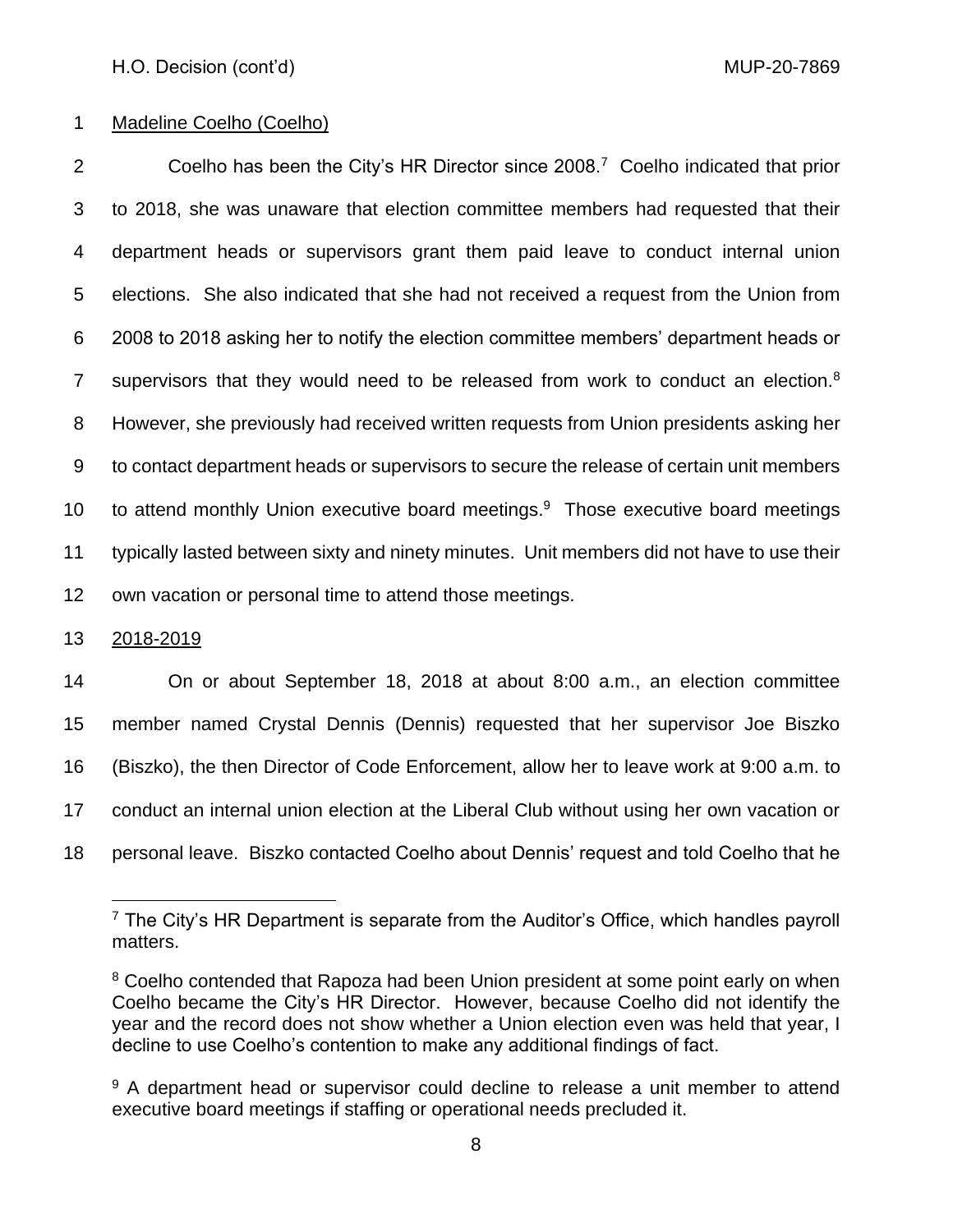was not in the position to let Dennis leave. Coelho informed Biszko that there no was no language in the collective bargaining agreement or a separate memorandum of understanding about election committee members receiving paid leave and that Dennis would need to use her own vacation or personal leave to cover her absence while 5 administering the election.<sup>10</sup> Dennis declined to use her own personal or vacation leave and did not administer the election. The record does not show that the City contacted any member of the Union leadership team or Taveira about the denial of paid leave for Dennis. Coelho did not receive a grievance or a demand to bargain from the Union about the issue. On September 18, 2019 at 8:43 a.m., Taveira sent an email to Coelho stating in pertinent part: The union is asking that Lisa Golden [Golden] and Dave Medeiros [Medeiros], be given release time for next Tuesday, September 24, 2019, as they were appointed as the election committee for the L3177 election. The election will be from 7:00-11:00 a.m. and 2:00-6:00 p.m. Thanking you in advance. 19 Taveira sent the email because then Union president Rui Santos (Santos)<sup>11</sup> had notified

him that the City had denied Dennis' request to receive paid leave to conduct the internal

21 union election, and thus, declined to participate in the election committee.<sup>12</sup>

<sup>&</sup>lt;sup>10</sup> Neither Dennis nor Biszko, who is now retired, testified at the hearing.

<sup>&</sup>lt;sup>11</sup> Santos had been Union president in 2018 and 2019 and had been preceded by Phil Rodrigues (Rodrigues) in 2017. Taveira indicated that he had no knowledge whether Santos or Rodrigues had sent requests to HR seeking paid leave for election committee members.

<sup>&</sup>lt;sup>12</sup> The record does not show when Dennis told Santos about the denial of her request for paid leave or when Santos relayed that information to Taveira.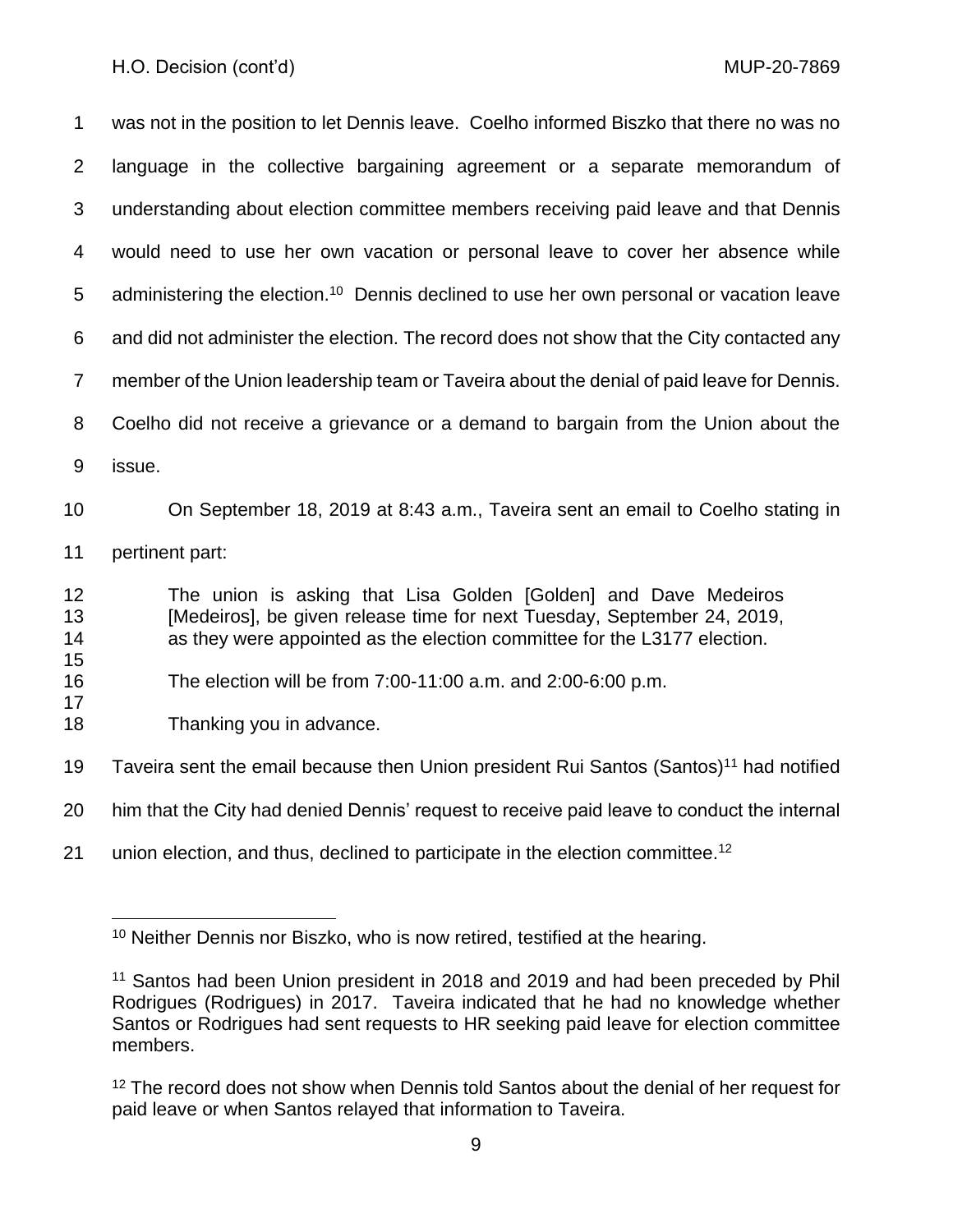In a September 18, 2019 email at 4:10 p.m., Coelho responded:

 Scott-I have spoken to Cathy [Viveiros]-they will need to take vacation or 3 **personal time.**<sup>13</sup>

 Cathy Ann Viveiros (Viveiros), the then City Administrator, informed Coelho that Viveiros had no knowledge of the City granting unit members paid leave to work internal union elections. Taveira then called Coelho and informed her that the City previously allowed election committee members to take paid leave to conduct Union elections during work hours. Coelho replied that she was unaware that unit members performed those duties during work hours, and that the City could not allow it. When asked on cross-examination why she had not asked investigated further about the Union's claim of a practice, Coelho responded that if there was a practice going on that management did not know about, she believed that it had ended in 2018 when the City denied Dennis' paid leave request. Golden and Medeiros subsequently resigned from the election committee, and Brenda Ritz (Ritz) and Dawn Gehan (Gehan) took over their roles. Ritz and Gehan subsequently administered the September 24, 2019 election and used their vacation or personal leave to cover their absences from work. Thereafter, Taveira consulted with Santos and other members of the Union leadership. They decided to file the charge of prohibited practice on February 9, 2020.

### Opinion

 The Complaint alleges that: a) the City had a past practice of granting election committee members paid release time to administer the Union's annual elections without having to use vacation or personal leave; and b) the City unilaterally changed that practice

<sup>&</sup>lt;sup>13</sup> Taveira forwarded the email to Santos.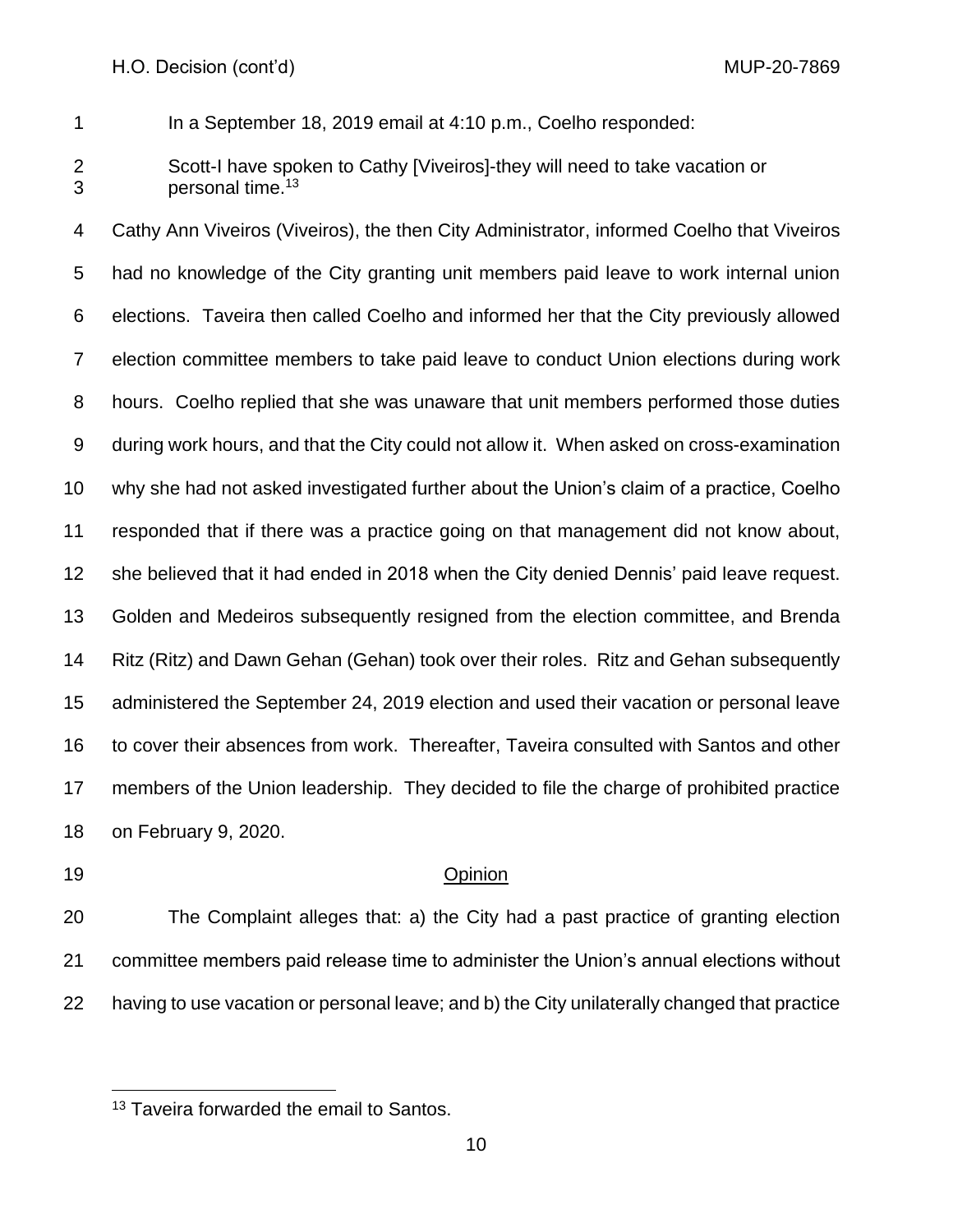when it denied two election committee members, Golden and Medeiros, paid leave and informed the Union that they would need to use their vacation or personal time to administer the Union election. A public employer violates Section 10(a)(5) of the Law when it implements a change in a mandatory subject of bargaining without first providing the employees' exclusive collective bargaining representative with prior notice and an opportunity to bargain to resolution or impasse. School Committee of Newton v. Labor Relations Commission, 338 Mass. 557 (1983). The duty to bargain extends to both conditions of employment that are established through a past practice as well as conditions of employment that are established through a collective bargaining agreement. Town of Burlington, 35 MLC 18, 25, MUP-04-4157 (June 30, 2008), aff'd sub nom. Town of Burlington v. Commonwealth Employment Relations Board, 85 Mass. App. Ct. 1120 (2014); Commonwealth of Massachusetts, 20 MLC 1545, 1552, SUP-3460 (May 13, 1994).

 To establish a unilateral change violation, the charging party must show that: 1) the employer altered an existing practice or instituted a new one; 2) the change affected a mandatory subject of bargaining; and 3) the change was established without prior notice 17 and an opportunity to bargain. City of Boston, 20 MLC 1603, 1607, MUP-7976 (May 20, 1994); Commonwealth of Massachusetts, 20 MLC 1545, 1552, SUP-3460 (May 13, 1994).

Binding Past Practice

21 I first consider whether the City altered an existing practice or instituted a new one. In determining whether a biding past practice exists, the Commonwealth Employment Relations Board (CERB) analyzes the combination of facts upon which the alleged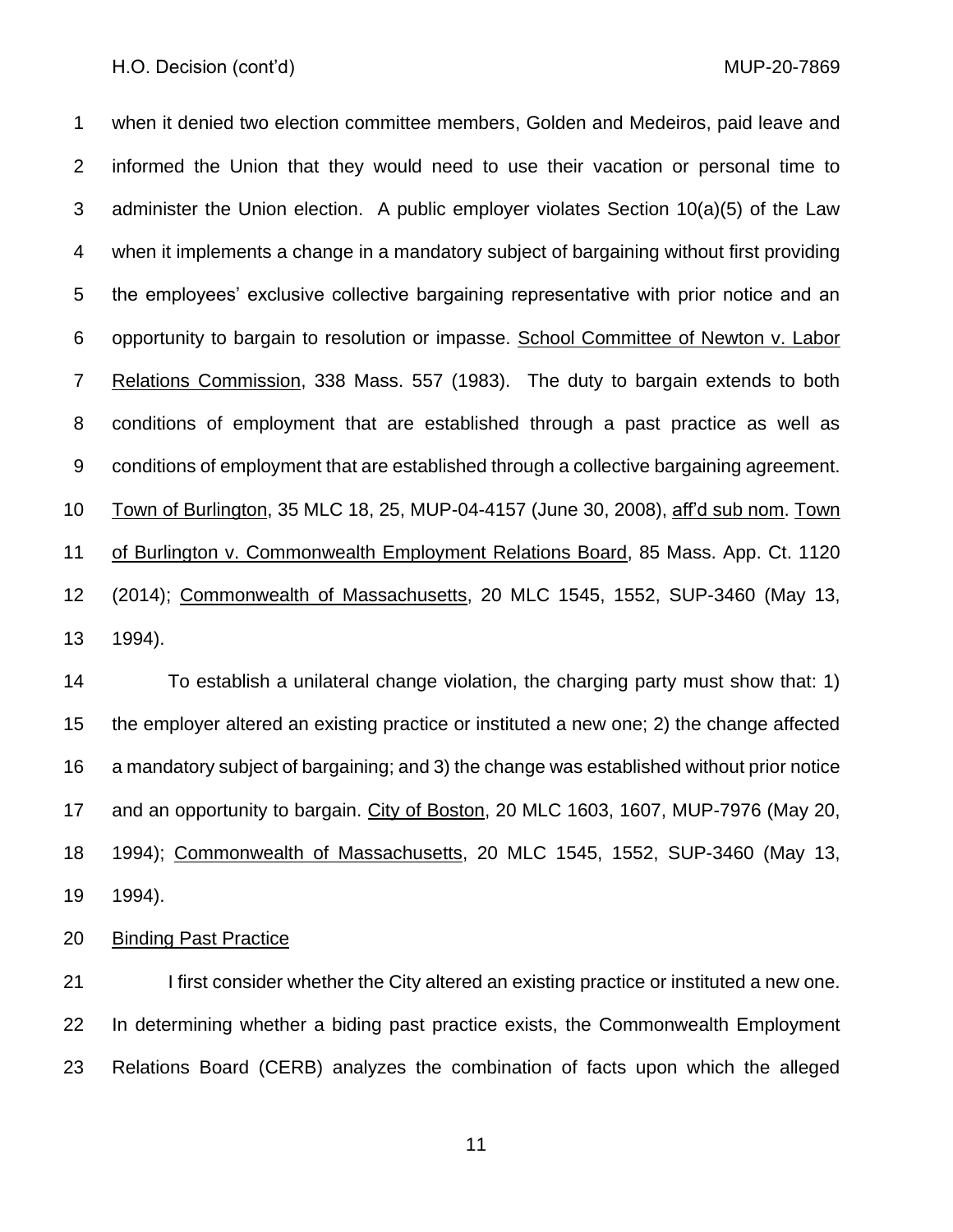practice is predicated, including whether the practice has occurred with regularity over a sufficient period of time so that it is reasonable to expect that the practice will continue. Swansea Water District, 28 MLC 244, 145, MUP-2436, MUP-2456 (January 23, 2002); Commonwealth of Massachusetts, 23 MLC 171, 172, SUP-3586 (January 30, 1997). A condition of employment may be found despite sporadic or infrequent activity where a consistent practice that applies to rare circumstances is followed each time that the circumstances preceding the event recur. Commonwealth of Massachusetts, 23 MLC at 172; City of Everett, 8 MLC 1046, 1038, MUP-3807 (June 4, 1981), aff'd 8 MLC 1393, MUP-3807 (October 21, 1981) (applying this standard with respect to practice of allowing time off to take promotional Civil Service exams and acknowledging hearing officer's finding that it was "only because the promotional Civil Service exams are given on an irregular basis that the City had few occasions to implement the practice.")

 To establish the existence of a past practice, the Union relied on the testimonies of Rapoza and Taveira. The Union's first witness, current Union president Rapoza, made the conclusory statement that prior to 2019, the City always granted paid leave to election committee members to conduct union elections. However, Rapoza provided no details in support of her contention, including the names of any unit members to whom the City allegedly granted paid leave, when they were paid, and where they worked. In the absence of specific examples, her testimony does not support a finding of a past practice. Additionally, because Rapoza only was Union president for two or three times in the period between 2000 and 2019, she provided no basis for how she knew that unit members allegedly were paid during those lengthy periods of time when she was not Union president.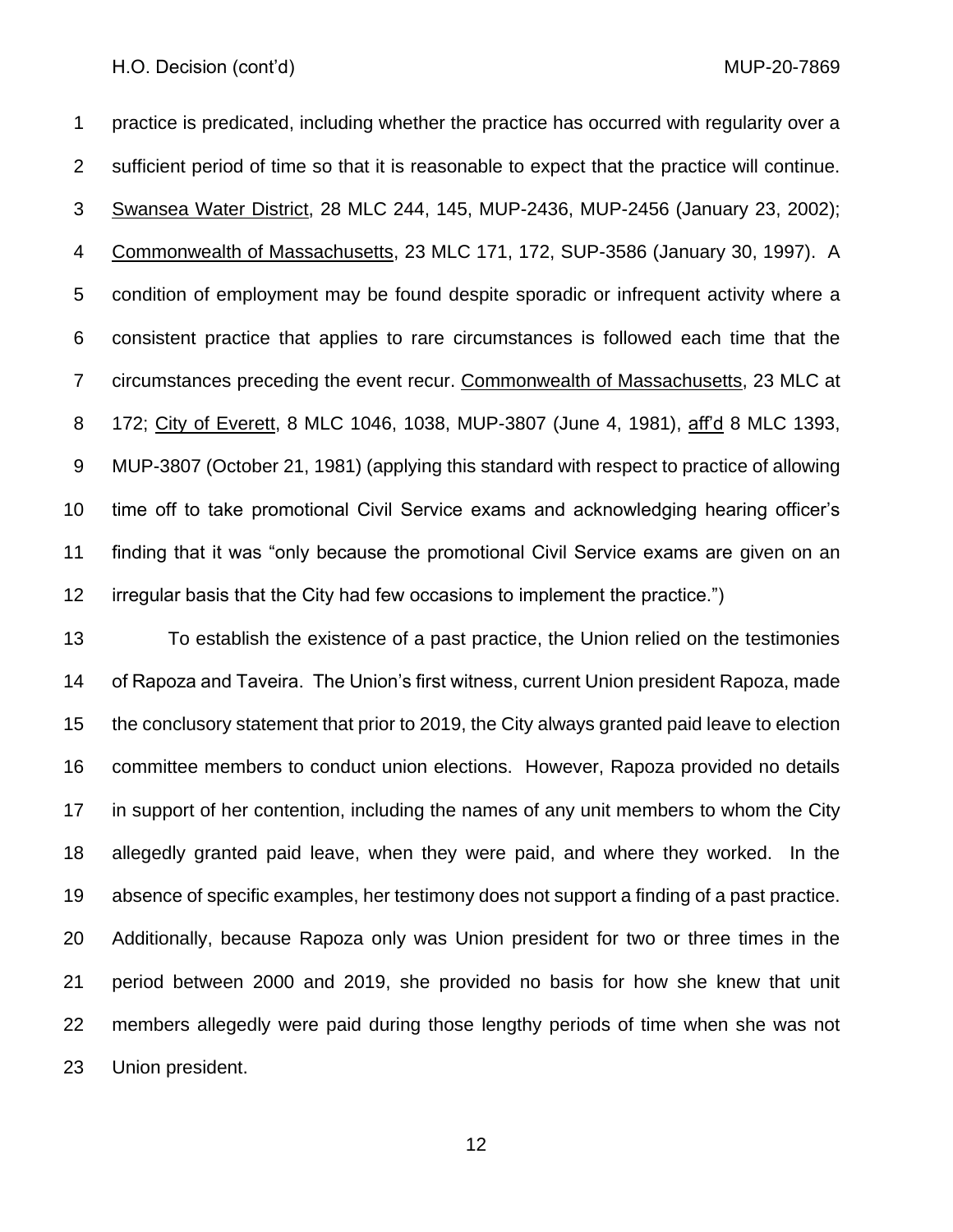The Union's other witness, Taveira, also made the broad claim that the City granted unit members paid leave for administering elections without identifying specific individuals or dates when the City allegedly granted leave to those individuals. When asked on the cross-examination for the basis of his statement, Taveira referenced his conversation with unit member and alleged former election committee member DeSoto. However, because DeSoto did not testify, the basis for her knowledge remains unexplained and is unable to be examined for accuracy.

 Further, both Rapoza and Taveira described different procedures by which the election committee members requested paid leave. Rapoza stressed that she always sent written communications to HR asking HR to notify the election committee members' department heads or supervisors and request their release. In contrast, Taveira testified that his understanding was that election committee members always requested leave directly from their department heads or supervisors. Further, Taveira was unaware that Rodrigues and Santos, the presidents in 2017, 2018 and 2019, had ever asked HR for paid leave for election committee members, which is consistent with Coelho's assertion. However. even if I disregard the differences in how Rapoza and Taveira described the procedure by which election committee members requested paid lave to conduct union elections and only focus on whether a past practice existed whereby the City granted election committee members paid leave, the Union has failed to demonstrate with any specificity that election committee members received paid leave when they conducted union elections.

 Finally, the Union argues that because the elections took place in public areas, including Government Center and the conference room in the police station, the City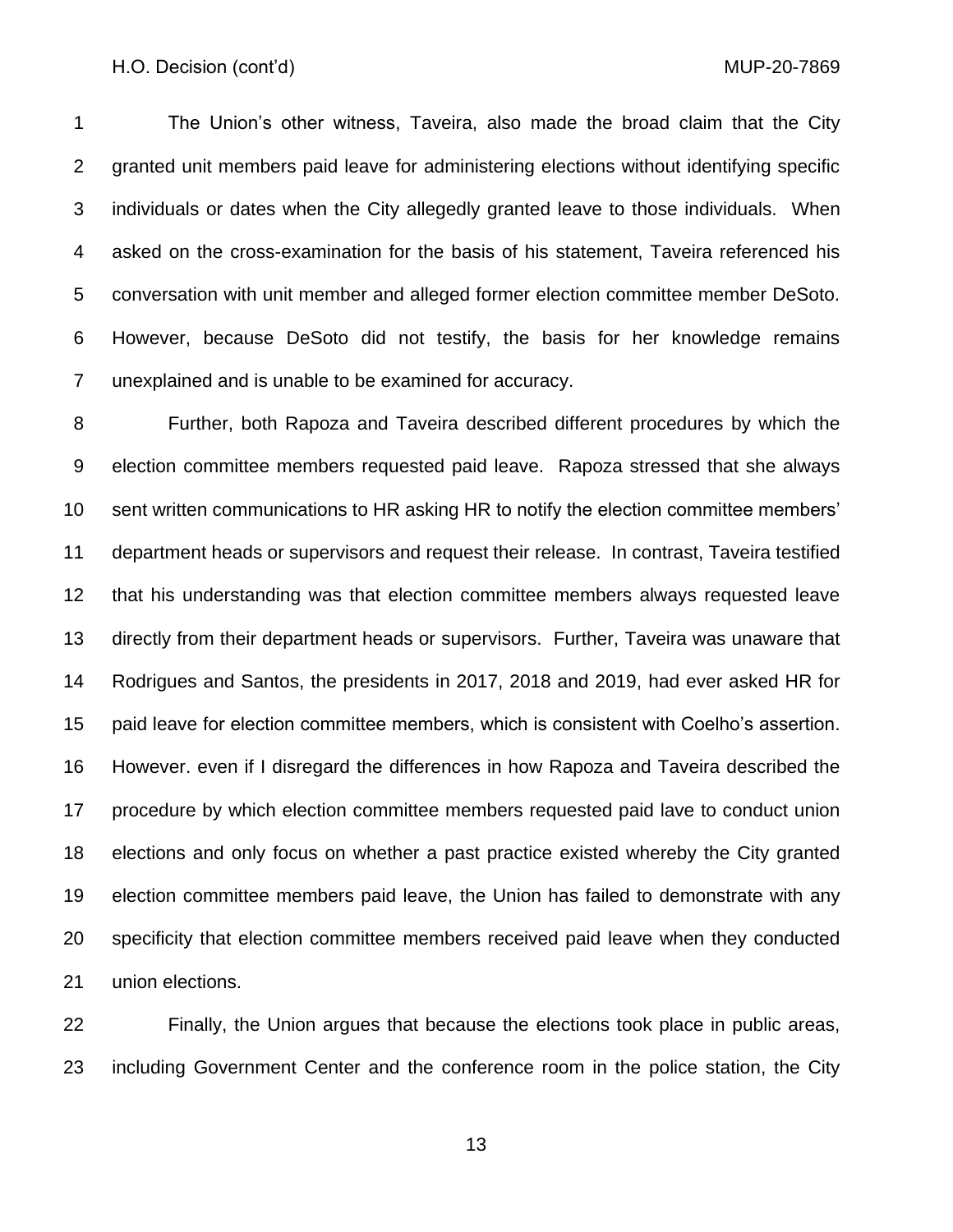should have ascertained that election committee members were on paid leave while administering the elections. However, the mere presence of unit members conducting an election does not reasonably result in the conclusion that those unit members were on paid leave and not using their own accumulated vacation or personal leave. Further, because the Union moved its elections to a private venue - the Liberal Club - approximately five to seven years ago, the City's representatives no longer had the opportunity to view unit members administering the election process, thereby undercutting the Union's argument.

 Additionally, the Union points to Coelho's statement at hearing that if a practice existed of which management was not aware, the practice had ended when the City denied Dennis' 2018 request for paid leave. However, Coelho's statement cannot be viewed in a vacuum apart from her entire testimony. Coelho credibly testified that she had no knowledge of a practice whereby unit members went directly to their department heads or supervisors to request paid leave to participate in union elections. She also noted that since she had become HR director in 2008, she had not received any requests from the Union asking her to arrange for such paid leave with election committee members' department heads or supervisors. Thus, Coelho's testimony viewed in its entirety does not support a finding of a past practice in the absence of affirmative evidence by the Union showing that department heads or supervisors had a practice of granting paid leave to election committee members to conduct elections.

 Accordingly, the Union has failed to establish by a preponderance of the evidence that a binding practice existed and thus, has failed to satisfy the first element in the 23 analysis. Therefore, I must dismiss the Complaint. See City of Boston, 41 MLC 119, 126,